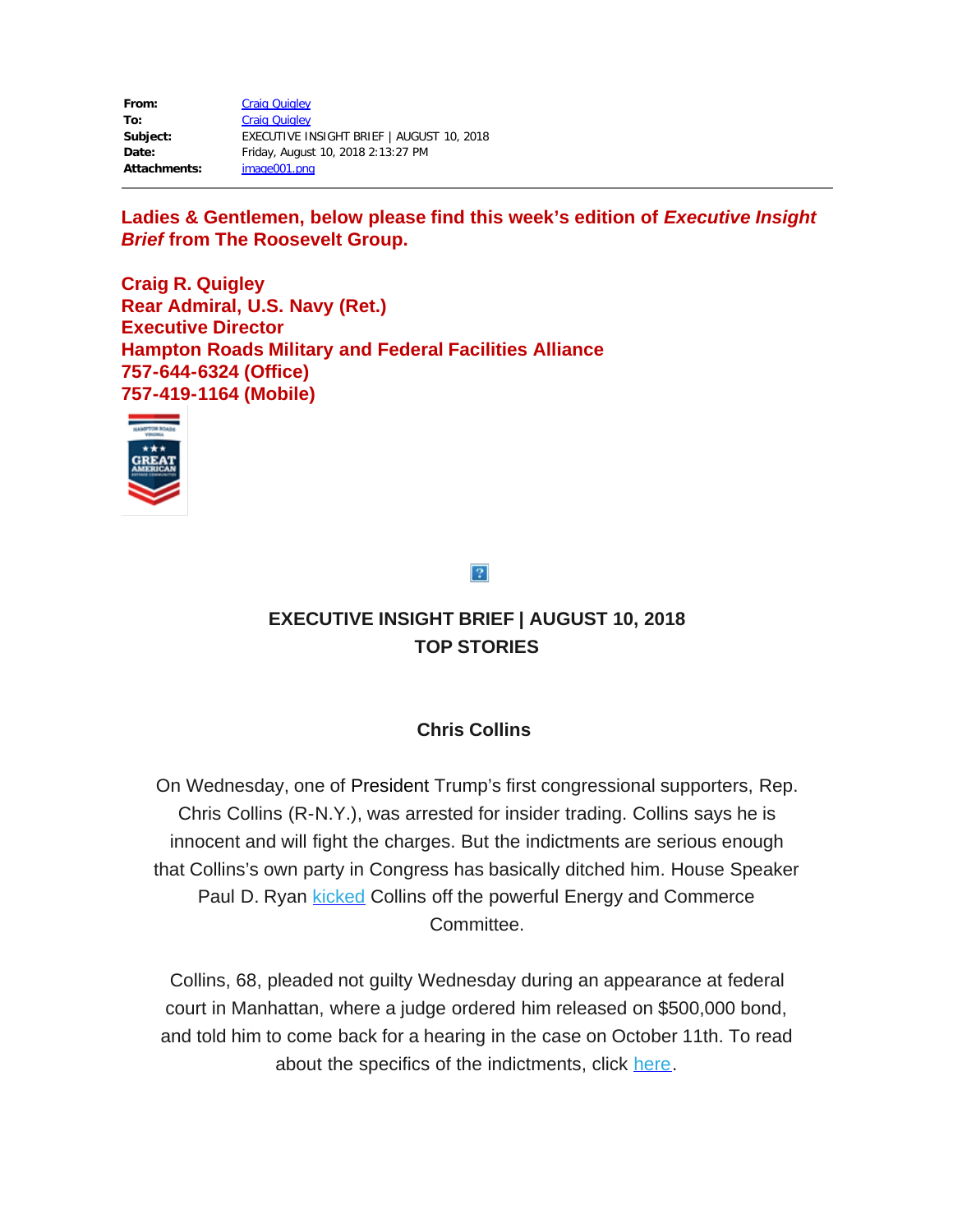#### **Iran Negotiations**

 The Trump Administration re-imposed economic sanctions on Iran that Barack Obama's administration had lifted when it signed the Joint Comprehensive Plan of Action (JCPOA) in 2015. The Trump Administration has talked of bringing more economic pressure on Tehran not only to end its nuclear ambitions, but also to curb its regional influence and even weaken the Islamic Republic's hold on power, which led many to see U.S. policy as one aimed at regime change.

 A larger issue for Iran is that it no longer has the leverage it did when it last entered nuclear talks. It has since ceased its nuclear program, making its leaders skittish about negotiating now. But Iran does not have the luxury of choosing when it wants to talk: the strain of U.S. sanctions deprives it of the time it would need to rebuild the nuclear program as it stood in 2015. Indeed, the results of Washington's significant economic pressure on Tehran are showing. Iran's currency has lost two-thirds of its value, and shortages have caused rampant inflation and unemployment; this, in turn, has stoked popular frustration and despair, fueling ongoing protests across the country. Even though the demonstrations do not threaten the regime, they could further embolden Washington, and further weaken Iran's hand in negotiations. For more, click <u>here</u>.

#### **Russian Warning to NATO**

 An attempt by NATO to incorporate the former Soviet republic of Georgia could trigger a new, "horrible" conflict, Russia's prime minister said Tuesday in a stern warning to the West, marking 10 years since the Russia-Georgia war. Dmitry Medvedev said in an interview by Russian state television that NATO's plans to eventually offer membership to Georgia are "absolutely irresponsible" and a "threat to peace." The Russian prime minister described NATO's eastward expansion as a major security threat to Russia. Read more [here.](https://rooseveltdc.us12.list-manage.com/track/click?u=322456b7b4ad08c1b4904c407&id=34d4e81bd5&e=5c6d0a3b33)

 Additionally, Russia's currency fell on Thursday to its lowest dollar value in nearly two years, after the United States announced **new sanctions** against the country in response to a nerve-agent attack on a former Russian spy in Britain. The decline in the value of the ruble was a clear sign that sanctions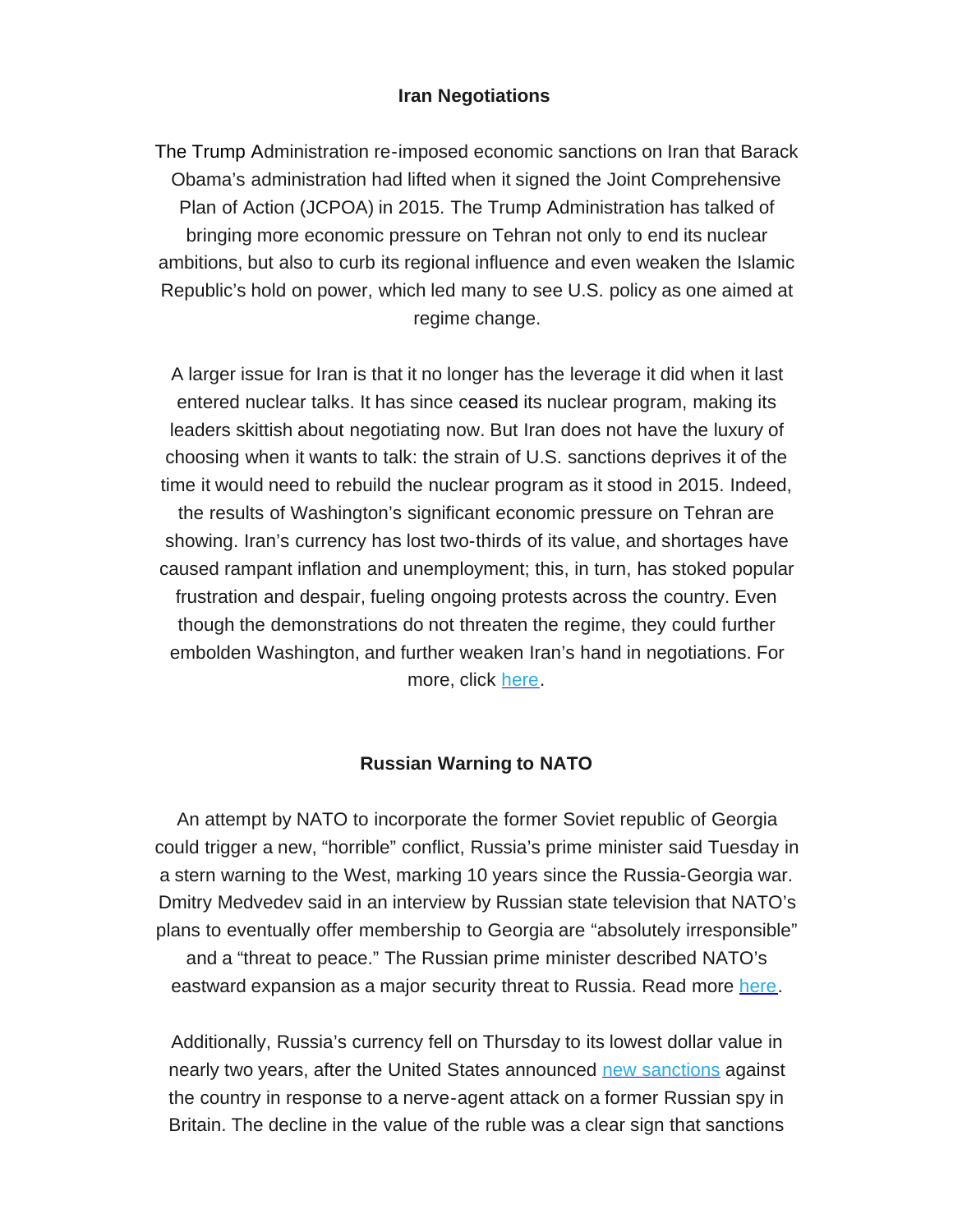were affecting Russia's economy, which has grown modestly this year on the back of rising oil prices. As tensions rise, it will be interesting to see how events between Russia and the West play out.

### **Space Force Update**

 The Pentagon is moving on plans to create a Space Force, a new military service branch centered on space operations. On August 9, Vice President Pence unveiled the Pentagon's plan to set the stage for Space Force, which could be in effect as early as 2020.

 That plan involves creating an independent unified combatant command, called U.S. Space Command, which will eventually be led by a four-star general, Pence said.

 It also calls for naming an assistant secretary of defense for space that will be in charge of standing up the Department of the U.S. Space Force and could eventually transition to the position of its first service secretary. Read more about updates on the program [here.](https://rooseveltdc.us12.list-manage.com/track/click?u=322456b7b4ad08c1b4904c407&id=cdbce172d8&e=5c6d0a3b33)

#### **Airstrikes in Yemen**

 At least 29 children have been killed and 30 wounded in a Saudi-led coalition [airstrike in Yemen](https://rooseveltdc.us12.list-manage.com/track/click?u=322456b7b4ad08c1b4904c407&id=8a917fe905&e=5c6d0a3b33), the International Committee of the Red Cross says. The children were travelling on a bus that was hit at a market in Dahyan, in the northern province of Saada.

The strikes are a part of ongoing conflict in the country in which dozens have [died this week.](https://rooseveltdc.us12.list-manage.com/track/click?u=322456b7b4ad08c1b4904c407&id=3f9e405518&e=5c6d0a3b33) The United Nations classifies Yemen as the world's worst humanitarian crisis. Two-thirds of the nation's 29 million people rely on international aid, and Al Hudaydah is the point of entry for 70 percent of that aid. Tens of thousands of people have been killed in fighting and acute medical crises exacerbated by the civil war, which started in 2015 after power-sharing negotiations broke down.